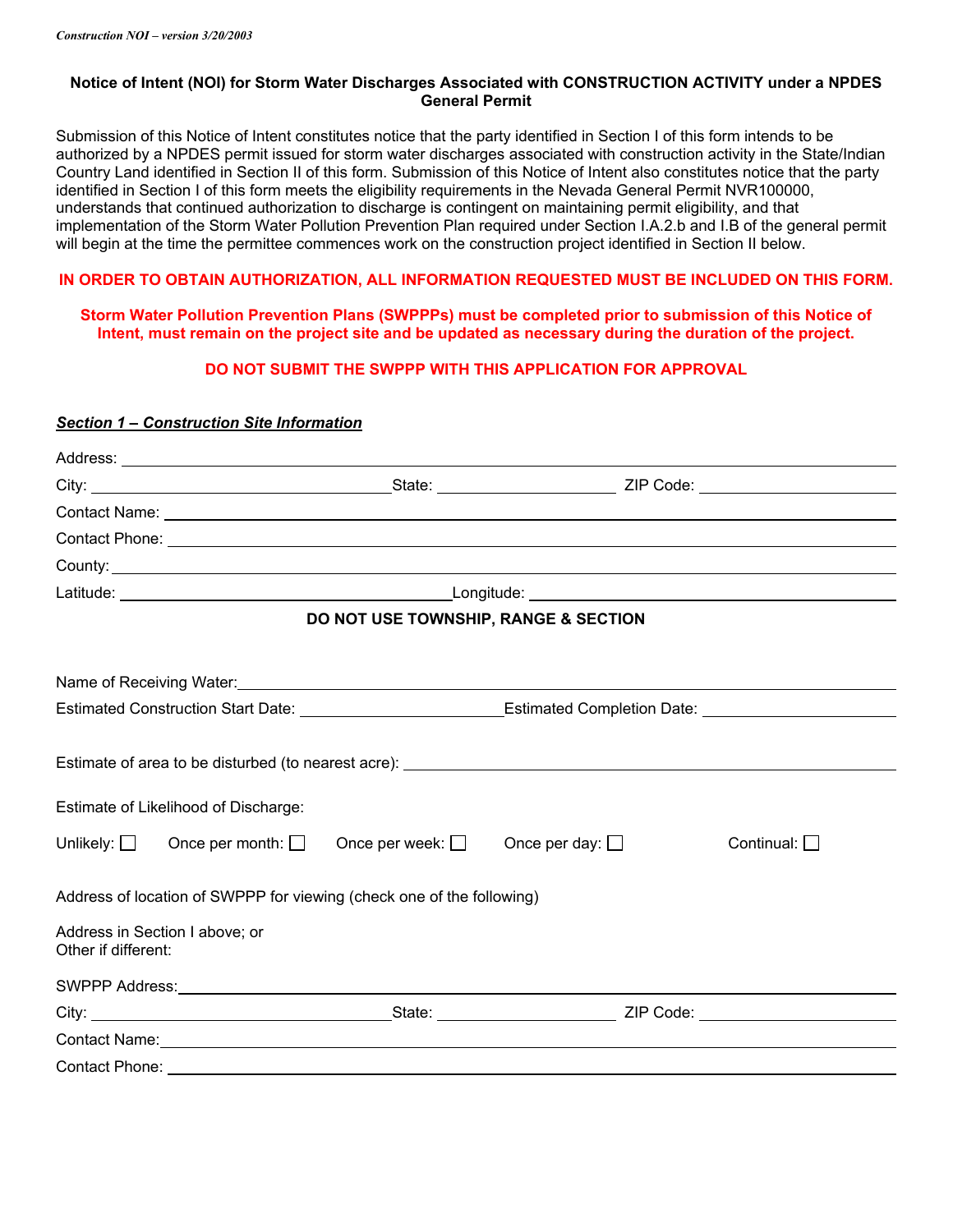*Construction NOI – version 3/20/2003* 

| Construction $NUI - Version$ 3/20/2003                                       |                                           |                                                                                                                                                                                                                               |                 |  |  |  |  |
|------------------------------------------------------------------------------|-------------------------------------------|-------------------------------------------------------------------------------------------------------------------------------------------------------------------------------------------------------------------------------|-----------------|--|--|--|--|
|                                                                              | Section 2 - Owner Information             |                                                                                                                                                                                                                               |                 |  |  |  |  |
|                                                                              |                                           |                                                                                                                                                                                                                               |                 |  |  |  |  |
|                                                                              |                                           |                                                                                                                                                                                                                               |                 |  |  |  |  |
|                                                                              |                                           |                                                                                                                                                                                                                               |                 |  |  |  |  |
|                                                                              |                                           |                                                                                                                                                                                                                               |                 |  |  |  |  |
|                                                                              |                                           |                                                                                                                                                                                                                               |                 |  |  |  |  |
|                                                                              | What is the Legal Status of the Owner?    |                                                                                                                                                                                                                               |                 |  |  |  |  |
|                                                                              |                                           | Federal: $\Box$ State: $\Box$ Public (other than federal or state): $\Box$                                                                                                                                                    | Private: □      |  |  |  |  |
|                                                                              | <b>Section 3 – Operator Information</b>   |                                                                                                                                                                                                                               |                 |  |  |  |  |
| Is this information the same as Owner Information? Yes $\Box$<br>$No$ $\Box$ |                                           |                                                                                                                                                                                                                               |                 |  |  |  |  |
| If yes, go to the next section.                                              |                                           |                                                                                                                                                                                                                               |                 |  |  |  |  |
|                                                                              |                                           |                                                                                                                                                                                                                               |                 |  |  |  |  |
|                                                                              |                                           |                                                                                                                                                                                                                               |                 |  |  |  |  |
|                                                                              |                                           |                                                                                                                                                                                                                               |                 |  |  |  |  |
|                                                                              |                                           |                                                                                                                                                                                                                               |                 |  |  |  |  |
|                                                                              |                                           | Contact Phone: Law and Contact Phone: Law and Contact Phone: Law and Contact Phone: Law and Contact Phone: Law and Contact Phone: Law and Contact Phone: Law and Contact Phone: Law and Contact Phone: Law and Contact Phone: |                 |  |  |  |  |
|                                                                              | What is the Legal Status of the Operator? |                                                                                                                                                                                                                               |                 |  |  |  |  |
|                                                                              |                                           | Federal: State: $\Box$ Public (other than federal or state): $\Box$                                                                                                                                                           | Private: $\Box$ |  |  |  |  |
|                                                                              | <b>Section 4 - Billing Information</b>    |                                                                                                                                                                                                                               |                 |  |  |  |  |
|                                                                              |                                           | Send annual invoicing / billing information for this permit to:                                                                                                                                                               |                 |  |  |  |  |
| <b>Section 2 - Owner Information</b>                                         |                                           |                                                                                                                                                                                                                               |                 |  |  |  |  |
| $\blacksquare$                                                               | <b>Section 3 - Operator Information</b>   |                                                                                                                                                                                                                               |                 |  |  |  |  |
| <b>Section 5 - Additional Information (Optional)</b>                         |                                           |                                                                                                                                                                                                                               |                 |  |  |  |  |
|                                                                              |                                           |                                                                                                                                                                                                                               |                 |  |  |  |  |
|                                                                              |                                           |                                                                                                                                                                                                                               |                 |  |  |  |  |
|                                                                              |                                           |                                                                                                                                                                                                                               |                 |  |  |  |  |
|                                                                              |                                           | CC Contact Name: University of CC Contact Name:                                                                                                                                                                               |                 |  |  |  |  |

# *Section 6 - Certification*

I certify under penalty of law that this document and all attachments were prepared under my direction or supervision in accordance with a system designed to assure that qualified personnel properly gathered and evaluated the information submitted. I also confirm that a storm water pollution prevention plan (SWPPP) has been completed, will be maintained at the project site from the start of construction activities, and that the SWPPP will be compliant with any applicable local sediment and erosion control plans. Based on my inquiry of the person or persons who manage the system, or those persons directly responsible for gathering the information, the information submitted is, to the best of my knowledge and belief, true, accurate, and complete. I am aware that there are significant penalties for submitting false information, including the possibility of fines for knowing violations.

CC Contact Phone:

Print / Type Name:

Signature: Date: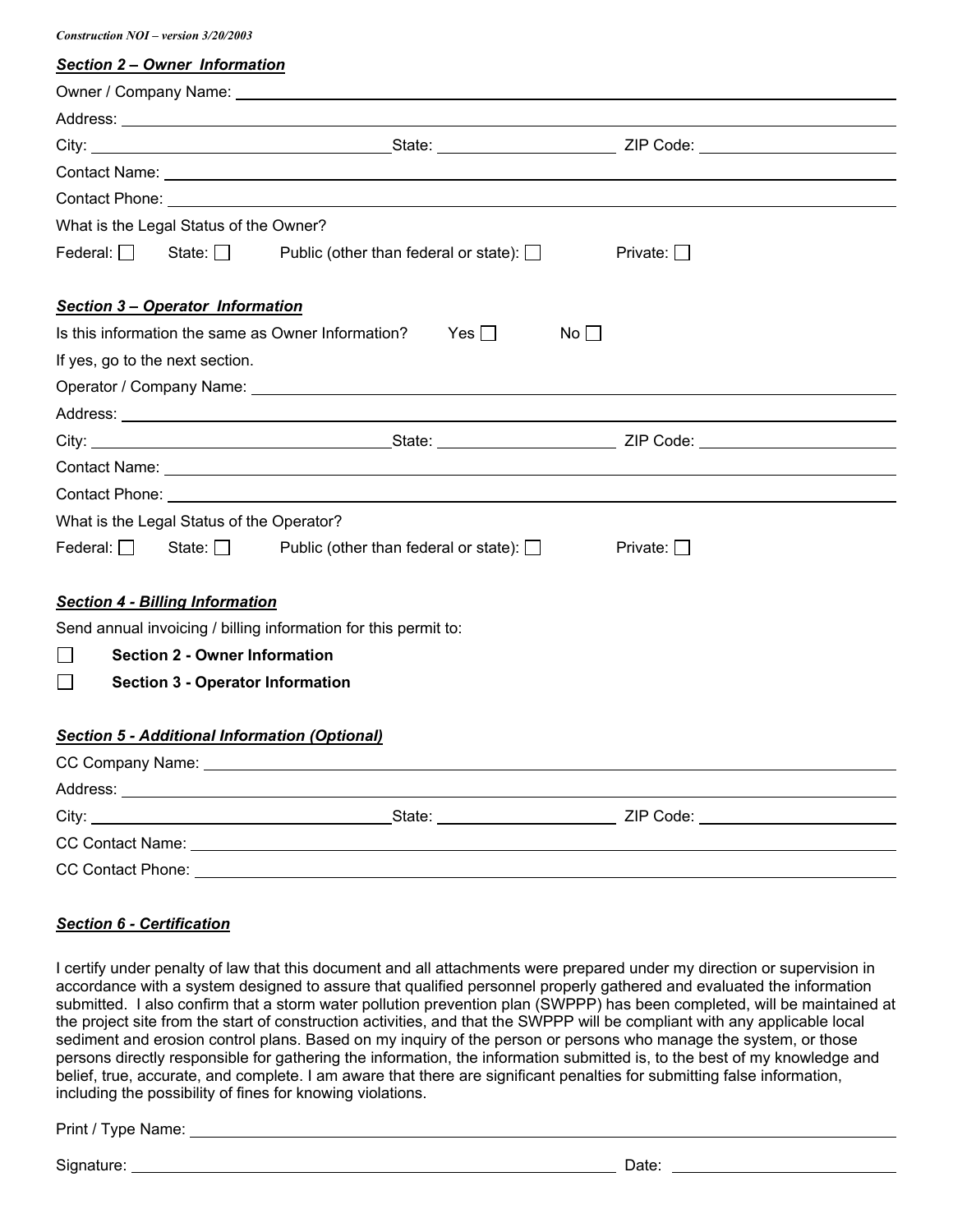### **Instructions**

# **Notice of Intent (NOI) for Storm Water Discharges Associated with Construction Activity to be covered under a NPDES Permit**

# **Who Must File a Notice of Intent Form?**

Under the provisions of the Clean Water Act, as amended, (33 U.S.C. 1251 et. seq.; the Act), except as provided by Part I.B.3 the permit, Federal law prohibits discharges of pollutants in storm water from construction activities without a National Pollutant Discharge Elimination System Permit. Operator(s) of construction sites where 5 or more acres are disturbed, smaller sites that are part of a larger common plan of development or sale where there is accumulative disturbance of at least 5 acres, or any site designated by the Director, must submit an NOI to obtain coverage under an NPDES Storm Water Construction General Permit. If you have questions about whether you need a permit under the NPDES Storm Water program, or if you need information as to whether a particular program is administered by EPA or a State agency, write to or telephone the Stormwater Coordinator at (775) 687-9429.

| <b>Filing Fee:</b>      | \$200                                       |                                                                                                                                                                  |  |
|-------------------------|---------------------------------------------|------------------------------------------------------------------------------------------------------------------------------------------------------------------|--|
| Payable to:             | Nevada Division of Environmental Protection |                                                                                                                                                                  |  |
| Where to File NOI Form: |                                             | Stormwater Coordinator 3173<br><b>Bureau of Water Pollution Control</b><br>Nevada Division of Environmental Protection<br>333 W Nye Lane<br>Carson City NV 89706 |  |

**Storm Water Pollution Prevention Plans (SWPPPs) should not be sent in with the NOI - they should remain onsite.** 

### **When to File:**

This form must be filed at least 2 days before construction begins.

# **Completing the Form**

# **OBTAIN AND READ A COPY OF NEVADA'S STORM WATER CONSTRUCTION GENERAL PERMIT.**

To complete this form, type or print, using uppercase letters, in the appropriate areas only. Please place each character between the marks (abbreviate if necessary to stay within the number of characters allowed for each item). Use one space for breaks between words, but not for punctuation marks unless they are needed to clarify your response. If you have any questions on this form, call the Stormwater Coordinator at (775) 687-9429.

# **Section I. Project/Site Information**

Enter the official or legal name and complete street address, including city, county, state, zip code, and phone number of the project or site. If it lacks a street address, indicate with a general statement the location of the site (e.g., Intersection of State Highways 61 and 34).

Complete site information must be provided for permit coverage to be granted.

The applicant must also provide the latitude and longitude of the facility in degrees, minutes, and seconds to the nearest 15 seconds. The latitude and longitude of your facility can be located on USGS quadrangle maps. Quadrangle maps can be obtained by calling 1-800 USA MAPS. Longitude and latitude may also be obtained at the Census Bureau Internet site:

http://www.census.gov/cgi-bin/gazetteer